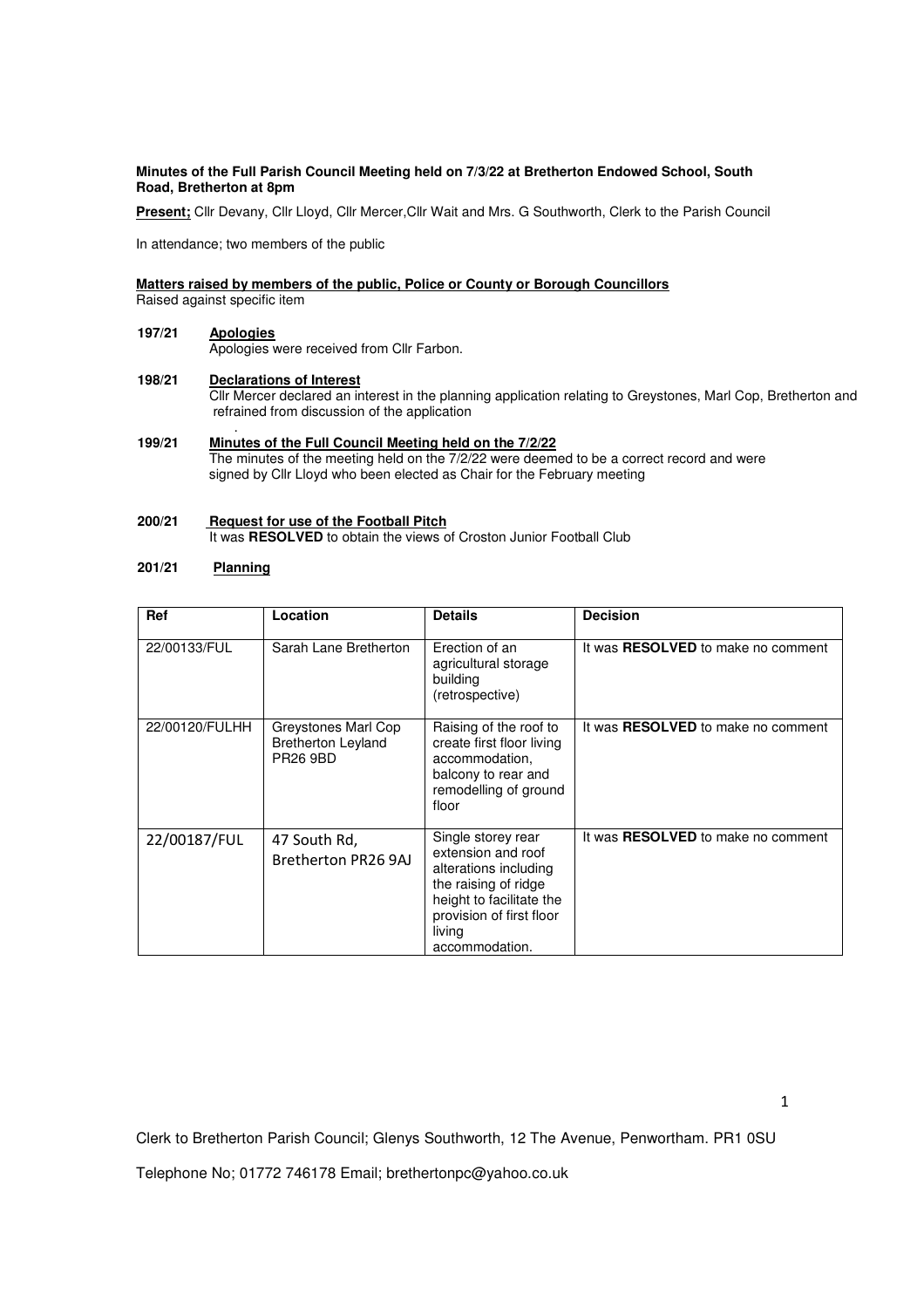# **202/21 Finance**

# **202/1/21 Payment**

 It was **RESOLVED** to pay the following invoices. The invoices having been inspected/authorized by Cllr Mercer and Cllr Devany.

| <b>Cheque No</b> | Recipient                                                                     | <b>Description</b>                                   | <b>Amount</b> |
|------------------|-------------------------------------------------------------------------------|------------------------------------------------------|---------------|
| 1762             | Glenys Southworth                                                             | Feb Salary                                           | 184-60        |
| 1763             | Glenys Southworth                                                             | Feb Expenses                                         | 41-34         |
| 1764             | Wignalls Landscapes                                                           | Grounds Maintenance<br>work in Feb                   | $361 - 16$    |
| 1765             | Barbara Farbon                                                                | <b>Community Grant</b><br>Expenditure                | 59-41         |
| 1766             | Lancashire County<br>Council                                                  | Room Hire for three<br><b>Working Group Meetings</b> | 75-00         |
| 1767             | Best Kept Village<br><b>Competition Entry Fee</b><br>(subject to item 211/21) | <b>Entry Fee</b>                                     | $25-00$       |

### **202/2/21 Monitoring Statement**

It was **RESOLVED** that the monitoring statement for the period to the 28/2/22 be approved and the Chair signed the statement on behalf of the Parish Council

It was **RESOLVED** to adjourn the meeting to allow public participation in the next item

It was **RESOLVED** to reconvene the meeting

**203/21 Rural Energy Project** 

It was **RESOLVED** to note the latest position

- **204/21 Neighbourhood Plan** It was **RESOLVED** to note the latest position and agree the carrying forward of funds to the 22-23 Financial Year
- **205/21 Highways Issues** It was **RESOLVED** to note the running list of accidents
- **206/21 Platinum Jubilee**

It was **RESOLVED** to set up a Working Group to organize the celebrations for the Jubilee

- **207/21 Play Area Repairs** It was **RESOLVED** to note the latest position
- **208/21 Public Rights of Way; Local Delivery Scheme** It was **RESOLVED** to note the latest position

#### **209/21 Decisions taken by the Chair**  It was **RESOLVED** to note the decisions Agreeing the grant conditions for the Energy Project Accepting a grant of £500 towards the Play Area Project. Agreeing the allocation of the Family Fun day Profit towards the Play Area project Agreeing the allocation of £2000 towards the Play Area Project

## **210/21 Spring Newsletter**

It was **RESOLVED** to agree the contents of the Spring Newsletter

2

Clerk to Bretherton Parish Council; Glenys Southworth, 12 The Avenue, Penwortham. PR1 0SU

Telephone No; 01772 746178 Email; brethertonpc@yahoo.co.uk